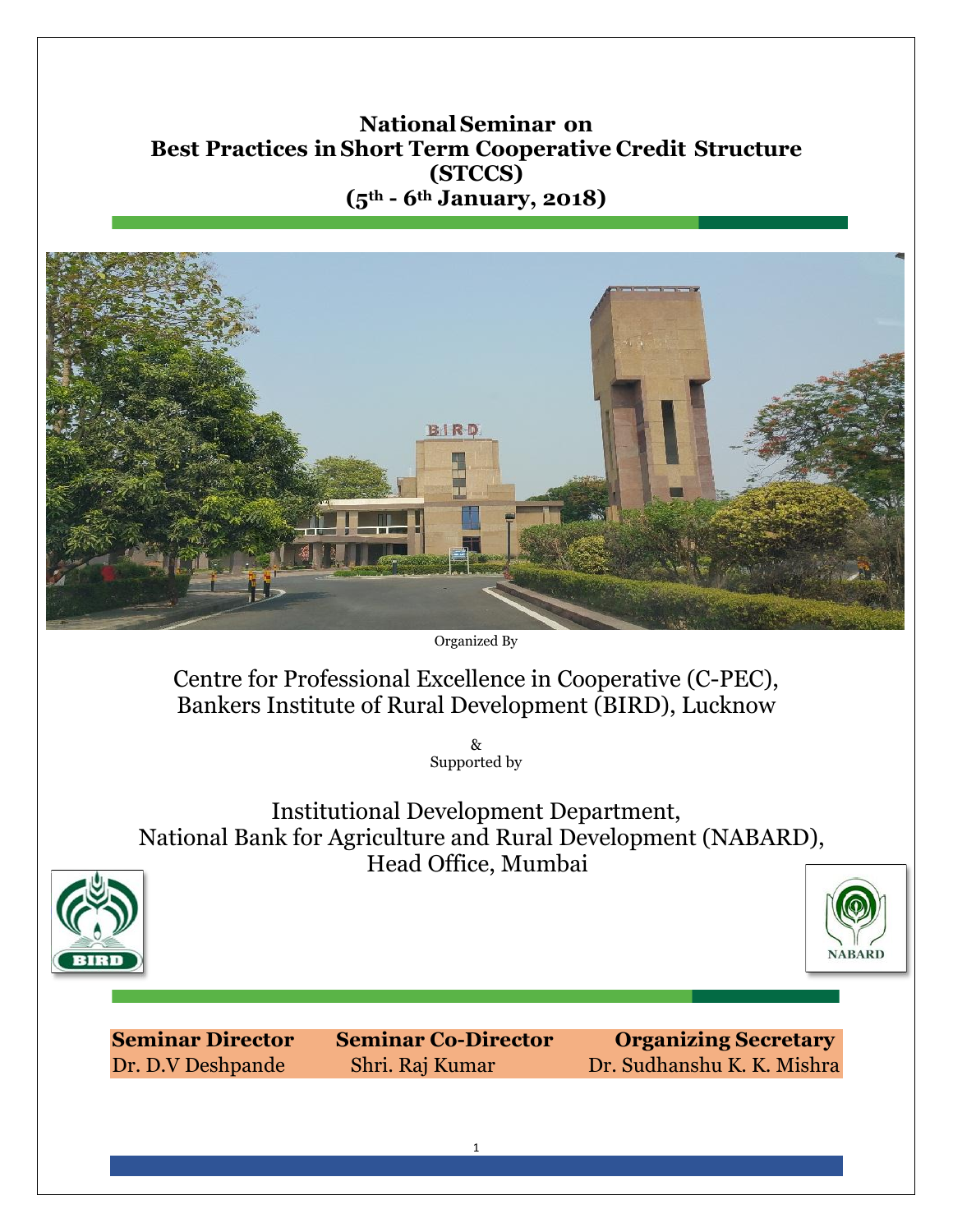#### **About the Institution**

## **A. Centre for Professional Excellence in Cooperatives**

Centre for Professional Excellence in Cooperatives (C-PEC) has been set up within the Bankers Institute of Rural Development (BIRD), Lucknow to streamline training systems in Cooperative Credit Structure (CCS) which would ensure availability of professional staff with the cooperatives for efficient delivery of banking and financial services. This CCS training and certification system is conceptually a part of the overall training strategy visualized for sustainability of the Cooperative Reform Programme and is being implemented within the overall "Institutional Development" mandate of NABARD. The Centre, initially started in 2009 with support of GIZ under "Rural Financial Institutions Programme", till 30 September 2015.

From 1st October 2015, it is being supported by NABARD under Cooperative Development Fund (CDF).The initiative taken by the C-PEC include, the accreditation of Cooperative Training Institutions, Standardization of various Training Programme, conduct of Trainer's Trainings, Certification Courses for Cooperative Professionals working in various capacities, Conceptualization of Capacity Building Programmes and organization of seminars/ workshops etc.

## **B. Bankers Institute of Rural Development, BIRD, Lucknow**

Bankers Institute of Rural Development (BIRD) is the training institution promoted by National Bank for Agriculture and Rural Development (NABARD), the Apex Financial Institution in the area of Agriculture and Rural development in India. BIRD is involved in training, research and consultancy, particularly in the area of rural development banking. The training activity of the Institute caters to the needs of the Regional Rural Banks, Commercial Banks, Co-operative Banks and Government/Non-Government Organizations, International partners, etc. BIRD has also handled a series of consultancy projects for Commercial Banks, RRBs, Apex Co-operative Banks and International Agencies like World Bank, SAARC Fund, IFAD, Swiss Agency for Development and Co-operation (SDC), International Labour Organization (ILO), GIZ, DFID etc. BIRD is located in a sprawling campus at a distance of 7 km from Lucknow Airport and 9 km from the Lucknow Railway Station.

## **C. About the Seminar on Best Practices inShort Term Cooperative Credit Structure (STCCS)**

NABARD has a mandate to strengthen the cooperative sector through various policy and capacity building interventions. C-PEC BIRD, which is training building facilitator promoted by NABARD has set up an exclusive platform in the form of C-PEC to provide ground level intervention to cooperative based organisation so as to evolve them into a vibrant and sustainable financial institutions in today's world of automation and competitive environment. As one of the mandate of C-PEC is to organise the seminars and conferences, this year C-PEC with consultation to the Institutional Development Department (IDD), HO Mumbai has proposed a national level seminar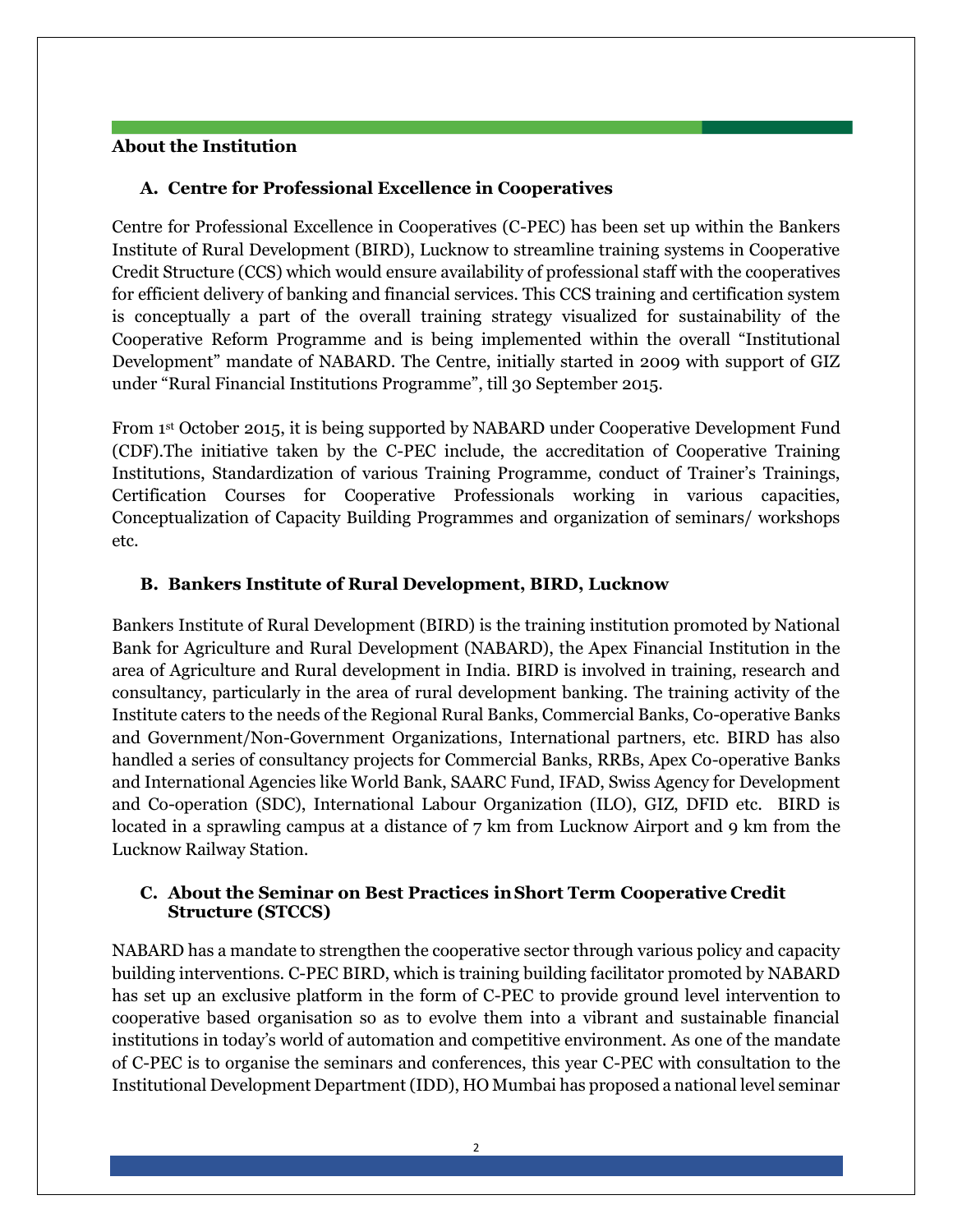of Best Practices in STCCS to enhance the visibility of best practices and to make such practices replicable to the different areas of the country among the other stakeholders.

# **C.1. Themes of the Seminar**

Taking into consideration the contemporary challenges, the following 6 themes have emerged as critical growth areas. The best practices in these 6 key areas would be part of seminar deliberations:

- 1. Best Practices in Loan and Pricing Mechanism- Short Term and Long Term Loans
- 2. Best Practices in Recovery & NPA Management- Internal and External Mechanism
- 3. Best Practices in CRAR Improvement and Share Capital Mobilization
- 4. Best Practices in ICT Applications in Cooperative Banks
- 5. Best Practices in Management & Corporate Governance in Cooperatives
- 6. Best Practices in Development of PACS as Multi Service Cooperative (MSC) Societies/ PACS Development Cell (PDC)

# **C.2. Objective of the Seminar**

The Seminar is an effort in the direction of discussions on positive things happening in Cooperative Credit Structure and how these can be upscaled, modified standardized and woven into the future growth strategy of Cooperative Credit Institutions.

# **C.3. Venue and Duration**

The seminar is to be held on **5th & 6th January 2018** at **Auditorium Hall, Bankers institute of Rural Development (BIRD), Sector H, LDA Colony, Kanpur Road, Lucknow 226012.**

## **Contact us**

Enquiries regarding Seminar and nominations along with fee may be addressed to The Director, Bankers Institute of Rural Development (BIRD), Sector "H", L.D.A. Colony, Kanpur Road, Lucknow-226012,U.P.(India) **Email:** [cpecforccs@gmail.com,](mailto:cpecforccs@gmail.com) [bird@nabard.org,](mailto:bird@nabard.org) [skk.mishra@nabard.org,](mailto:skk.mishra@nabard.org) [pankaj.sotakke@nabard.org](mailto:pankaj.sotakke@nabard.org)

## **Telephone Numbers of Programme Co-coordinators and Organizing Secretaries**

| Dr. Sudhanshu K.K. Mishra           | Shri. Pankaj R. Sontakke                |
|-------------------------------------|-----------------------------------------|
| <b>Seminar</b>                      | <b>Manager (C-PEC)</b>                  |
| Phone: 0522-2421018,                | Phone(O) 0522-2421799, Mob: 9826912710  |
| Mobile:+91-7071001385               | Fax - $(0522) - 2421006$                |
| <b>Email:</b> skk.mishra@nabard.org | E-mail: $\text{cpec}$ forccs@gmail.com, |
|                                     | pankaj.sotakke@nabard.org               |
|                                     | training.birdlucknow@nabard.org,        |
|                                     |                                         |
|                                     |                                         |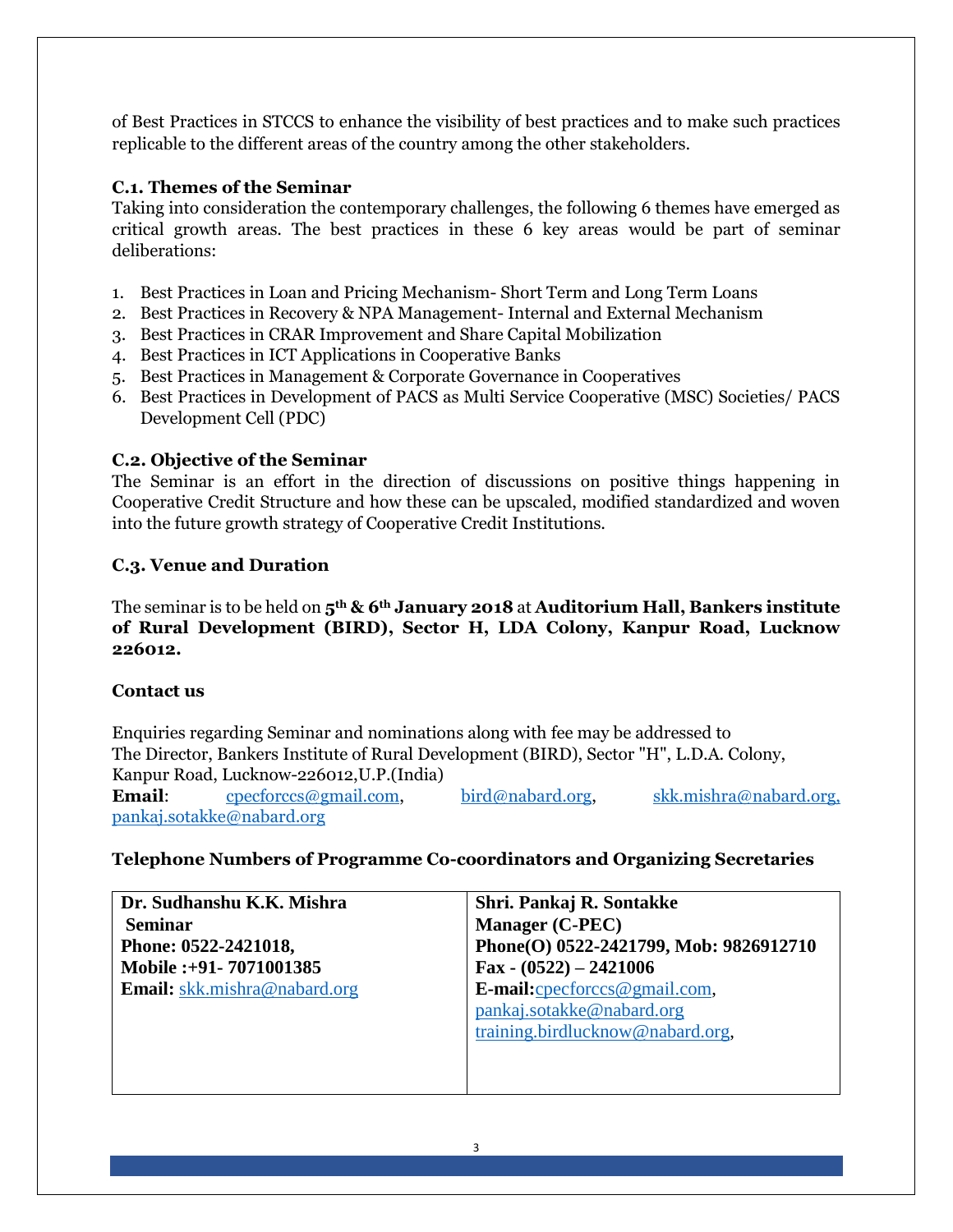#### **Reaching BIRD**

## **How to Reach BIRD**



Lucknow is well connected by air and rail to major cities of India. Delegates arriving by air will alight at Lucknow's Chaudhary Charan Singh (Amausi) Airport which is just 6 kms from BIRD. Prepaid Taxi services are available at the airport. Delegates arriving by train may alight at Lucknow's Charbagh Railway Station.

Pre-paid vehicles are available at the railway station also to reach the Institute. The distance between Lucknow railway station and BIRD is about 9 kms. Tentative fare is approx. Rs.150 to  $200/-$ .

#### **About Lucknow:**

Situated on the banks of river Gomti, at a distance of 500 kms from National Capital Delhi, the ancient city of Lucknow is the capital of the state of Uttar Pradesh. Lucknow is internationally known for its traditional culture and hand-woven Chikankari embroidery. The historical monuments of Bara Imambara, Chhota Imambara, the British Residency, the traditional markets of Chowk & Aminabad and the modernized Hazratganj market area are some of popular places of attraction for visitors of the city.

Lucknow experiences a temperature variation from a peak of  $46^{\circ}$ C during summer (April to June) to as low as 2<sup>0</sup> C during winter (November to January). Visitors arriving at BIRD during winter are advised to bring adequate woolen clothing along with them.